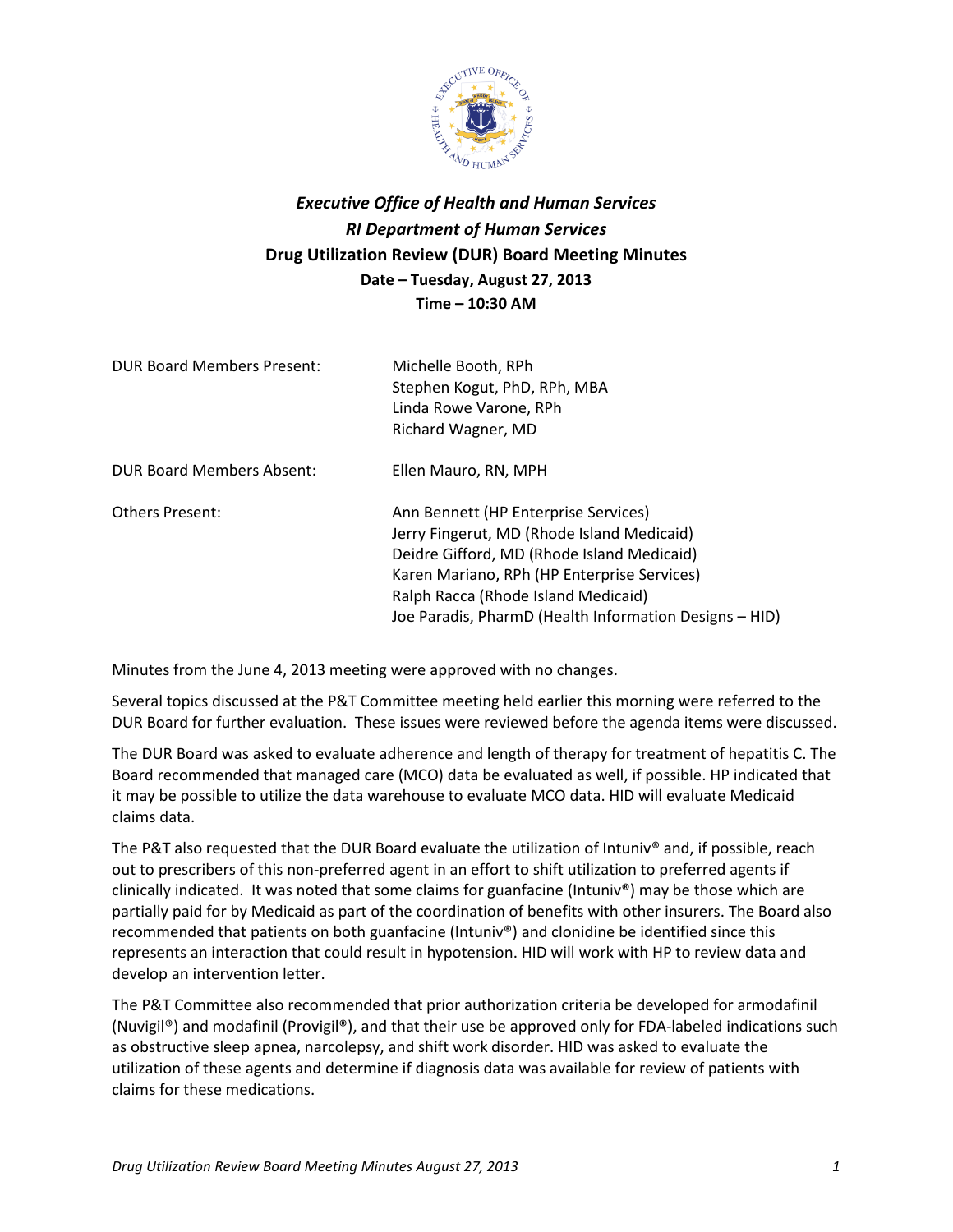HID summarized the current state of the lock-in screening program. Currently, HID reviews patients each month who are found to be utilizing short-acting opioids at higher doses continuously for more than 3 months, have received excessive quantities (based on days supply) of any controlled substance over the past 3 months. or have claims for buprenorphine (Subutex®) or buprenorphine/naloxone (Suboxone®) concurrently with other opioids. In the past, patients who where utilizing multiple pharmacies to obtain the same opioid could be restricted to a single pharmacy if the behavior did not change after two DUR letters were mailed to their prescribers. No new patients have been restricted to a single pharmacy in this manner for quite some time. However, there are currently approximately 60 patients restricted to a single pharmacy by the Connect Care Choice Program due to excessive use of emergency room facilities and other criteria. It was recommended that HID report to the Connect Care Choice Program any patients they find who continue to utilize multiple pharmacies to obtain opioids, despite the fact that DUR intervention letters were mailed to their prescribers. It was noted that the Neighborhood MCO had a lock-in program (pharmacy home program), and it was recommended that their screening criteria be shared with HP and HID if possible.

Board members asked if the prospective DUR alert for buprenorphine/naloxone (Suboxone®) use with another opioid would deny at point of service. These claims would flag a therapeutic duplication edit that could be overridden by the dispensing pharmacy. There was some discussion of possibly considering prior authorization for buprenorphine/naloxone (Suboxone®) in the future.

There was some discussion of the statewide Prescription Drug Monitoring Program (PDMP). However, Medicaid does not have access to the PDMP.

Board members noted that both the FDA and CMS were taking a much closer look at issues related to use and potential misuse of both opioids and benzodiazepines. The Board asked if Rhode Island Medicaid could be compared to other states with respect to the prevalence of opioid use in the fee-forservice population. The Board also recommended that HID identify patients with ongoing chronic utilization of both opioids and benzodiazepines and those individual patients with multiple prescribers of buprenorphine/naloxone (Suboxone®).

Utilization of methadone was also discussed. In the past, a review of data from methadone treatment centers was compared to data from the fee-for-service Medicaid program. Due to privacy concerns, this review may not be possible. It was recommended that a review of patients on methadone in the fee-forservice program be evaluated and patient diagnosis data be reviewed if available to determine if any patients have a diagnosis of drug dependency.

The utilization of antipsychotics in children was discussed. Going back to the second quarter of 2012, the number of patients under the labeled age for FDA-approved indications who had claims for antipsychotics has been fairly consistent. There was discussion regarding the metabolic adverse effects of antipsychotic agents and the need to remind prescribers that these events could be more exaggerated in children. There was also discussion of the use of antipsychotics in children with no other apparent diagnosis other than ADHD. This following scenario was described as one that should be avoided: a child on a stimulant becomes irritable due to the stimulant and an antipsychotic is added. HID will develop criteria to alert on the use of antipsychotics in children with no clinically appropriate diagnosis for their use. The lack of access to pediatric psychiatrists and other mental health providers in Rhode Island was also discussed.

The utilization of low dose quetiapine was discussed. HID reported that approximately half of the patients with claims for the drug during the second quarter of 2013 were receiving doses of less than 200mg. It was noted that the Neighborhood plan requires prior authorization for 25mg and 50mg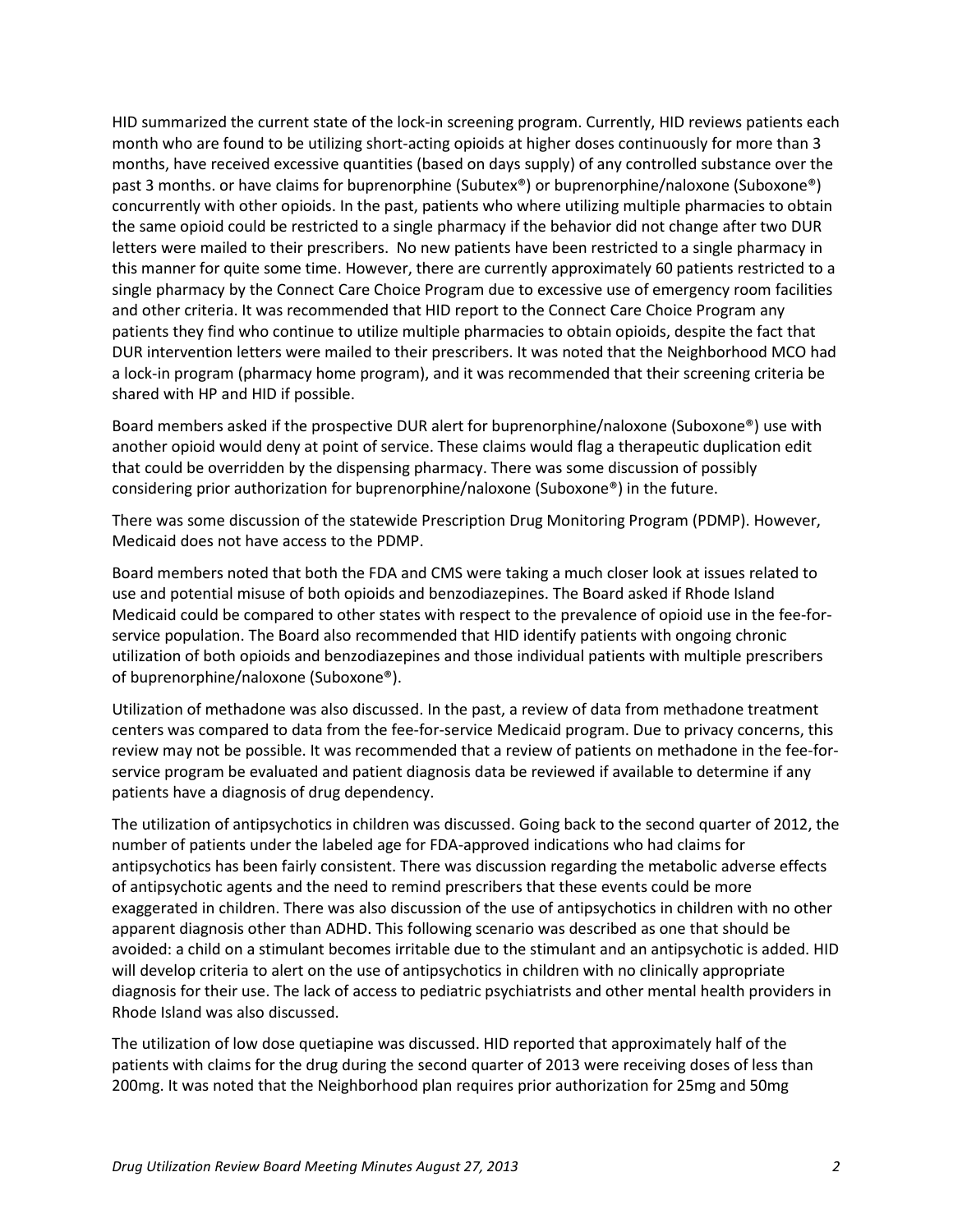tablets. The DUR Board requested that HID report the number of quetiapine patients receiving doses of 800mg or more.

The utilization of anticoagulation agents was discussed. The number of diagnoses associated with bleeding was reviewed for patients taking warfarin and those on the newer agents. It is difficult to determine if any differences in bleeding rates can be determined due to the small number of patients with claims for the newer agents (all of the newer agents are non-preferred) and it is very likely that not all diagnosis data for all patients is available for review by HID. Other factors that increased the risk of bleeding could be involved, such as the concurrent use of NSAIDs or aspirin. The Board noted that some of the newer agents may be contraindicated for use in patients with a history of specific bleeding. The Board recommended that HID evaluate the concurrent use of NSAIDs with anticoagulants.

HID reviewed a summary of DUR letters mailed in the previous quarter. Approximately 40% of the letters addressed an issue of non-adherence, 30% addressed a drug-drug or drug-disease interaction, and 20% addressed therapeutic duplication or overuse. Response rates from prescribers who received letters averaged between 30%-40%. The issue of prescriber non-responders was discussed. In the past, non-responders (those who never responded to a DUR letter) were contacted via a separate targeted letter. The previous Medicaid Medical Director intended to contact these top non-responder prescribers who never responded to DUR letters via telephone but never had the opportunity to do so. It was recommended that this outreach process be considered again in an effort to demonstrate that action is still being taken in reference to previous audit findings. HID will provide HP with a list of the top 10 nonresponder prescribers. HID will also evaluate non-responders who were previously identified and determine if they have responded to newer, more recent DUR intervention letters. The use of focus groups for prescribers to discuss significant issues was also suggested as a means to engage providers in the DUR process.

HID indicated that a review of the current DUR criteria in place could be undertaken at the December meeting.

The use of long-acting injectable antipsychotic agents was discussed. HID presented a summary of longacting agent utilization. The Board noted that, at this time, the literature does not support the use of one long-acting agent over another nor does it demonstrate the cost effectiveness of these agents. However, European studies have demonstrated that the long-acting agents do improve adherence. Currently, Invega® Sustenna® and Risperda® Consta® are the preferred agents. The Board requested that HID evaluate all patients with claims for long-acting agents to determine how many also had ongoing claims for oral agents and calculate the interval between injections. If possible, also report the patient's utilization of any antipsychotic agents prior to initiating therapy with an injectable.

HID presented data on the utilization of long-acting opioids to specifically evaluate the use of the nonpreferred agent OxyContin®. It was noted that 5 prescribers accounted for 45% of all claims for OxyContin®. The Board recommended that further follow-up with these 5 prescribers be done, if possible, and recommended that HID forward their prescriber identification numbers to HP.

The use of agents to treat *C. difficile* was reviewed. It was noted that 4 patients who were treated with the non-preferred agent vancomycin had no prior metronidazole therapy. The Board questioned whether there was anything unique regarding these 4 patients and asked HID to investigate further, if possible.

The use of zolpidem (Ambien®) was reviewed in light of recent FDA recommendations that lower doses (5mg) should be initiated in women. The majority of recent claims were found to be for the 10mg dose.